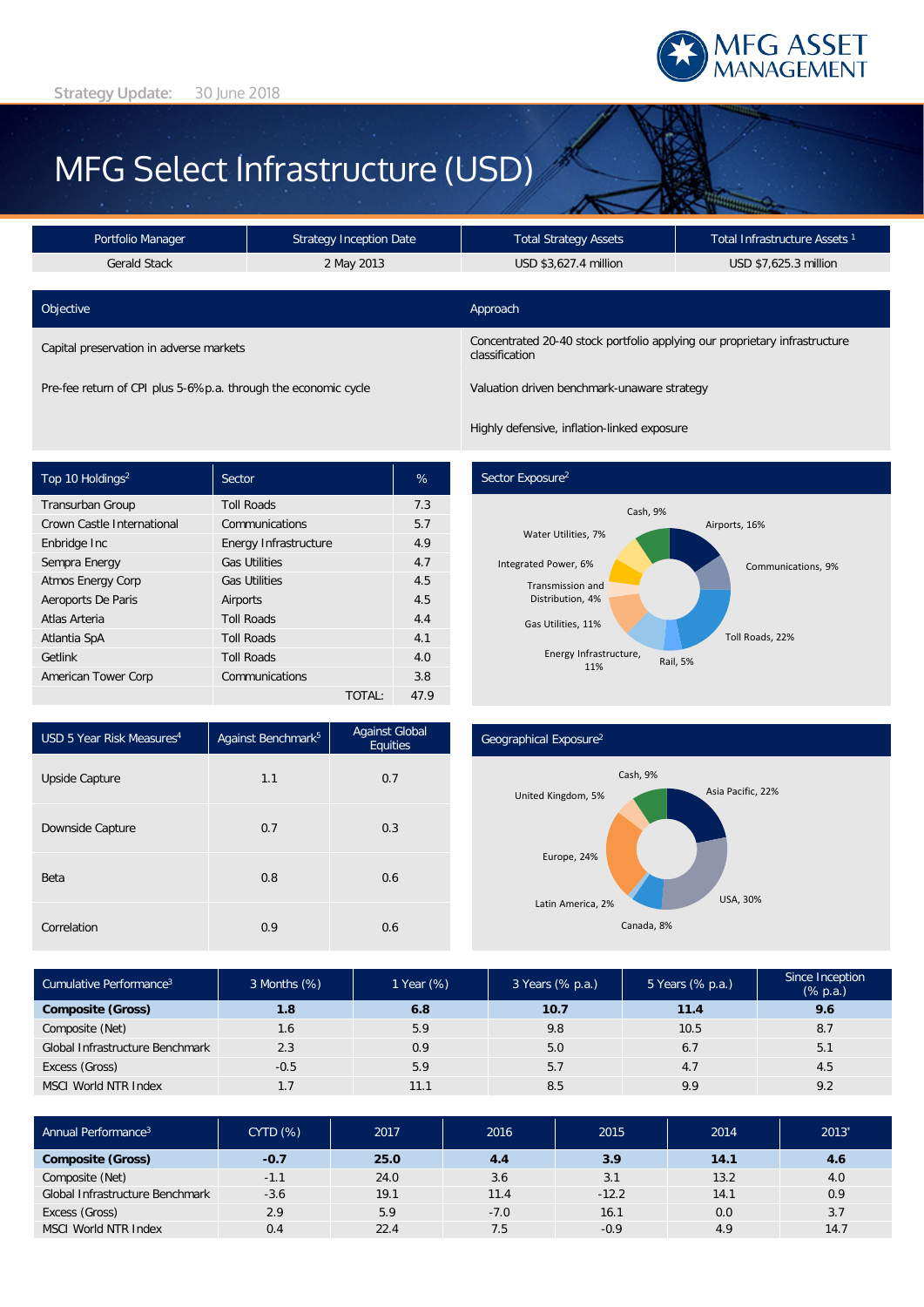1 Comprised of all Infrastructure Strategies.

2 The data is based on a representative portfolio for the strategy. Refer to the GIPS Disclosure below for further information. Sectors are internally defined. Geographical exposure is by domicile of listing.<br>3 Returns are

5 The Benchmark or Global Infrastructure benchmark is comprised of the following: from inception to 31 December 2014 the benchmark is UBS Developed Infrastructure & Utilities Index NTR Index and<br>from 1 January 2015 onwards replaced on 1 January 2015 with the S&P Global Infrastructure Index NTR.

\* Returns are only for part year.

#### **IMPORTANT NOTICE**

This material is being furnished to you to provide summary information regarding Magellan Asset Management Limited 'doing business as'/'trading as' MFG Asset Management ('MFG Asset Management') and an investment fund or investment strategy managed by MFG Asset Management ('Strategy'). No distribution of this material will be made in any jurisdiction where such distribution is not authorised or is unlawful. This material is not intended to constitute advertising or advice of any kind and you should not construe the contents of this material as legal, tax, investment or other advice.

The investment program of the Strategy presented herein is speculative and may involve a high degree of risk. The Strategy is not intended as a complete investment program and is<br>suitable only for sophisticated investors w may be volatile. The past performance of the Strategy is not necessarily indicative of future results and no person guarantees the performance of the Strategy or the amount or timing of any return from it. There can be no assurance that the Strategy will achieve any targeted returns, that asset allocations will be met or that the Strategy will be able to implement its investment Strategy or achieve its investment objective. The management fees, incentive fees and allocation and other expenses of the Strategy will reduce trading profits, if any, or<br>increase losses. The Strategy will have withdraw and transfer interests in the Strategy. In making an investment decision, you must rely on your own examination of any offering documents relating to the Strategy.

No representation or warranty, express or implied, is made with respect to the correctness, accuracy, reasonableness or completeness of any of the information contained in this material. This information is subject to change at any time and no person has any responsibility to update any of the information provided in this material. MFG Asset Management will not be<br>responsible or liable for any losses, whet upon any part of the information contained in this material including trading losses, loss of opportunity or incidental or punitive damages.

This material is strictly confidential and is being provided to you solely for your information and must not be copied, reproduced, published, distributed, disclosed or passed to any other person at any time without the prior written consent of MFG Asset Management. Any trademarks, logos, and service marks contained herein may be the registered and unregistered trademarks of their respective owners. Nothing contained herein should be construed as granting by implication, or otherwise, any licence or right to use any trademark displayed without the written permission of the owner.

<u>United Kingdom</u> - This material does not constitute an offer or inducement to engage in an investment activity under the provisions of the Financial Services and Markets Act 2000 (FSMA).<br>This material does not form part o other type of investment product or service. This material or any part of it, or the fact of its distribution, is for background purposes only. This material has not been approved by a person authorised under the FSMA and its distribution in the United Kingdom and is only being made to persons in circumstances that will not constitute a financial promotion for the purposes of section 21 of the FSMA as a result of an exemption contained in the FSMA 2000 (Financial Promotion) Order 2005 as set out below. This material is exempt from the restrictions in the<br>FSMA as it is to be strictly communicate (FPO).

United States of America - This material is not intended as an offer or solicitation for the purchase or sale of any securities, financial instrument or product or to provide financial services. It is not the intention of MFG Asset Management to create legal relations on the basis of information provided herein. Where performance figures are shown net of fees charged to clients, the performance has been reduced by the amount of the highest fee charged to any client employing that particular strategy during the period under consideration. Actual fees may vary depending on, among other things, the applicable fee schedule and portfolio size. Fees are available upon request and also may be found in Part II of MFG Asset Management's Form ADV.

The Global Infrastructure Benchmark is comprised of the following: from inception to 31 December 2014 the benchmark is UBS Developed Infrastructure & Utilities Index Net Total Return and from 1 January 2015 the benchmark is S&P Global Infrastructure Net Total Return Index. The benchmark changed because UBS discontinued their index series.

The UBS Developed Infrastructure & Utilities Index Net Total Return is a market capitalisation weighted index that is designed to measure the equity performance of listed Infrastructure and Utility stocks. Index results assume the reinvestment of all distributions of capital gain and net investment income using a tax rate applicable to non-resident institutional investors who do not benefit from double taxation treaties.

The S&P Global Infrastructure Net Total Return Index is a market capitalisation weighted index that is designed to track 75 companies from around the world diversified across three infrastructure sectors energy, transportation and utilities. Index results assume the reinvestment of all distributions of capital gain and net investment income using a tax rate applicable to non-resident institutional investors who do not benefit from double taxation treaties.

#### **GLOBAL INVESTMENT PERFORMANCE STANDARDS (GIPS®) DISCLOSURE**

Magellan Asset Management Limited, doing business as MFG Asset Management in jurisdictions outside Australia and New Zealand, (MFG Asset Management) claims compliance with the Global Investment Performance Standards (GIPS ®)

For the purpose of complying with GIPS, the Firm is defined as all discretionary portfolios managed by MFG Asset Management.

The Global Select Infrastructure composite is a concentrated global strategy investing in strictly defined or "pure" infrastructure companies, (typically 20-40). The filtered investment universe is comprised of stocks that 1. generate reliable income streams 2. benefit from inflation protection and 3. have an appropriate capital structure. The investment objective of the strategy is to minimise the risk of permanent capital loss; and achieve superior risk adjusted investment returns over the medium to long-term. The composite was created in May 2013.

To achieve investment objectives, the composite may also use derivative financial instruments including, but not limited to, options, swaps, futures and forwards. Derivatives are subject to the risk of changes in the market price of the underlying securities instruments, and the risk of the loss due to changes in interest rates. The use of certain derivatives may have a<br>leveraging effect, which may increas

A list of composites and descriptions, as well as policies for valuing investments, calculating performance, and preparing compliant presentations are available upon request by emailing client.reporting@magellangroup.com.au

The representative portfolio is an account in the composite that closely reflects the portfolio management style of the strategy. Performance is not a consideration in the selection of the representative portfolio. The characteristics of the representative portfolio may differ from those of the composite and of the other accounts in the composite. Information regarding the<br>representative portfolio and the ot

The USD is the currency used to calculate performance. SELECTUSD43281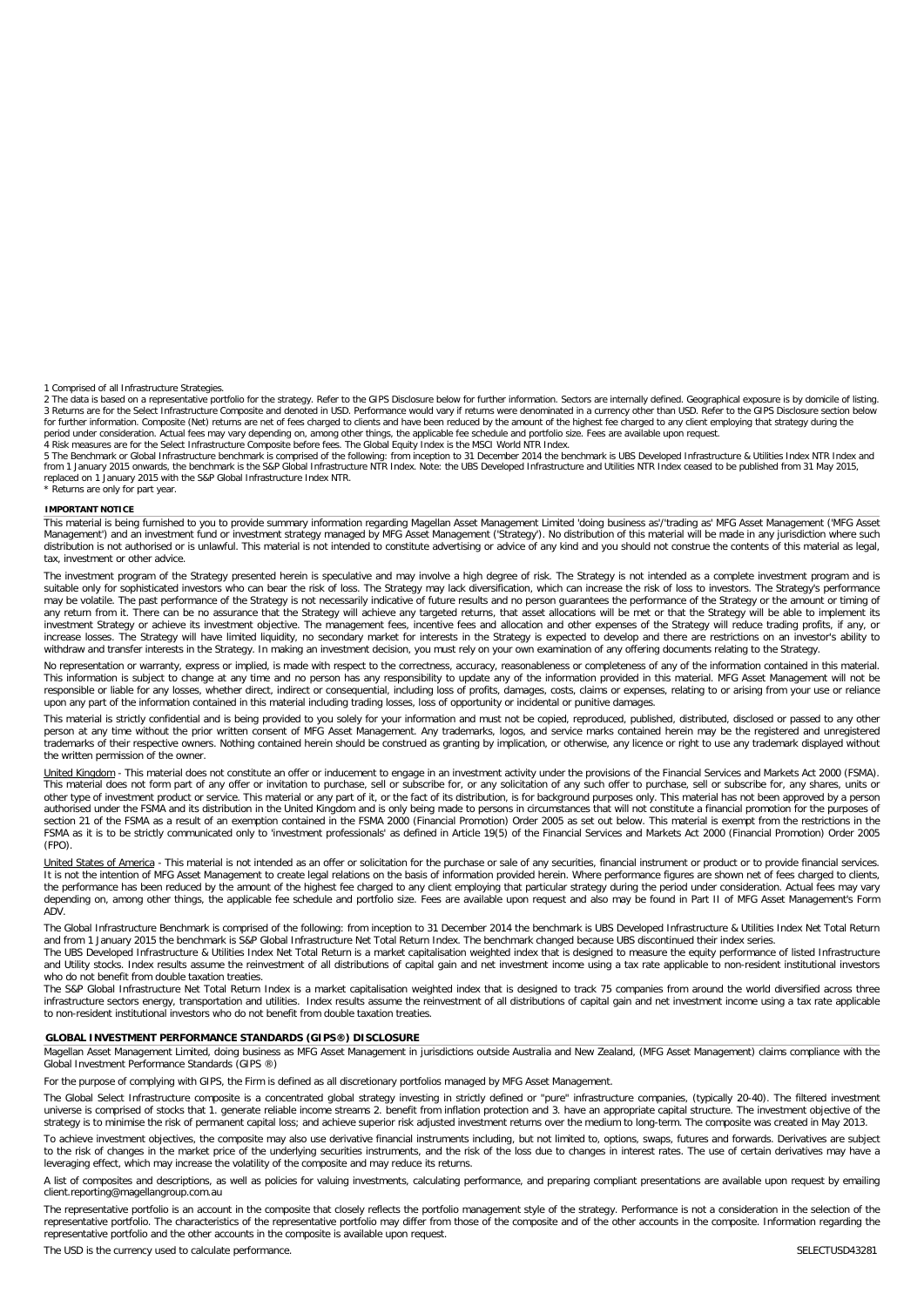# **Market Commentary**

Global infrastructure and utility stocks rose in the June quarter, to outperform rising global stocks (in US dollars), as companies operating essential services were prominent among those posting better-than-expected earnings for the first quarter and global trade tensions pushed investors into defensive assets. Gains were capped, though, as political turmoil in Italy raised questions about the country's enduring membership of the euro and undermined European stocks where many of the world's listed essential-services providers are based. During the quarter, utilities were the sixth-bestperforming of the 11 sectors in the MSCI World Index in US dollars.

Infrastructure and utility stocks were among 80% of US companies, for instance, that financial research and data company FactSet said announced earnings per share above mean estimates, the highest rate since FactSet began tracking this measure in 2008. Trade tensions, which were sparked when the US President Donald Trump threatened the EU and China with tariffs, helped infrastructure and utility stocks because they prompted investors to turn to the most defensive sectors of equity markets.

Italian-based infrastructure and utility companies (and Italian equities more broadly) slumped over the quarter when, after Italy formed a left-right populist government under Prime Minister Giuseppe Conte in early June of 2018 about three months after inconclusive elections, the country had veered towards a fresh poll that could have been an unofficial vote on the country's use of the euro when President Sergio Mattarella refused to accept Paolo Savona as economy minister in the coalition between the anti-establishment Five Star Movement and the right-wing League. While Mattarella agreed to Giovanni Tria as the compromise economy minister at the end of May, Italy's FTSE MIB Index slumped 3.9% over the quarter.

Global stocks rose over the June quarter, to mark their eighth gain in the past nine quarters, after companies posted higherthan-expected earnings, the US economy headed towards its 10th year of expansion, the Federal Reserve only tightened monetary policy as expected and Japan's central bank promised to keep up monetary stimulus. Gains, however, were capped when Trump imposed import restrictions that could lead to trade wars with the EU and China.

# **Strategy Commentary**

The strategy recorded a positive return in the June quarter. The best-performing stocks included the investments in Enbridge of Canada, and APA, Transurban and Atlas Arteria of Australia. Enbridge rallied 18% on gaining regulatory approval for Enbridge's Line 3 Replacement project, which will replace 1,660 kilometres of crude oil pipeline on either side of the Canadian-US border at an estimated cost of C\$5.3 billion for the Canadian component and US\$2.9 billion for the US side. Another boost over the quarter was that Enbridge's firstquarter profit numbers beat estimates and the company reached its target for asset sales earlier than planned. APA soared 28% after Hong Kong's CK group of companies bid A\$13 billion for the gas pipeline operator. Transurban rose 7.3% after the Reserve Bank of Australia, in the minutes of its June meeting, removed the comment that the next move in the cash rate would more likely be up, rather than down. Atlas rose 14% over a quarter during which the toll-road

operator changed its name from Macquarie Atlas Roads after reaching an agreement to remove Macquarie and internalise the company's management, and the company announced a new well-regarded CEO.

At a stock level, the worst-performing stocks on a contributions basis included the investments in Italian tollroad operators SIAS and gas utility Snam. The pair lost 13.8% and 1.1% respectively as Italian stocks slumped.

Movements in stock are in local currency





## **ADP - The company is Aéroports de Paris at its core. Owning the gateways to one of the world's most visited cities makes for a sound business.**

An airplane takes off or lands every 30 seconds from Charles de Gaulle airport in Paris, one of the largest and most centrally located hubs in Europe. Over the year, this airport will see 66 million passengers pass through it, as 152 airlines take people to and from 329 global destinations.

Aviation operations in Paris extend beyond this one major hub and include Paris-Orly to the south with another 29 million passengers per year, Paris-Le Bourget to the north, one heliport and 10 general-use airports. The total passengers handled each year through the Paris system of airports reaches 102 million and connects 357 cities. Then there are shops, offices, restaurants and other property and services such as car hire to manage at these airports. And it's all handled by one company, ADP, the acronym for its former name, Aéroports de Paris.

ADP, a 50.6% government-owned group that first listed in 2006, goes beyond Paris too. The group has direct or indirect investments in 12 other airports around the world that mean the company handled 228 million passengers last year (including the Paris traffic). Such is the reach of ADP, which generated 3.62 billion euros in revenue in 2017.

Airports provide an essential service, often with monopoly positions in the cities in which they operate, which helps lay a solid foundation for investment. Airport operators have enjoyed rising demand for their services. Lower airfares from increased competition (including from low-cost carriers) and deregulation of air rights, which has opened up markets, have combined with a growing global middle class to see global air travel boom. While regulation is structured to allow the aeronautical operations to earn returns in line with the cost of capital, generally few if any constraints are placed on the returns airport owners can generate from commercial activities such as shops and parking.

The commercial operations are generally lucrative businesses because wealthier segments of society often spend hours browsing in shops or eating in restaurants while waiting for